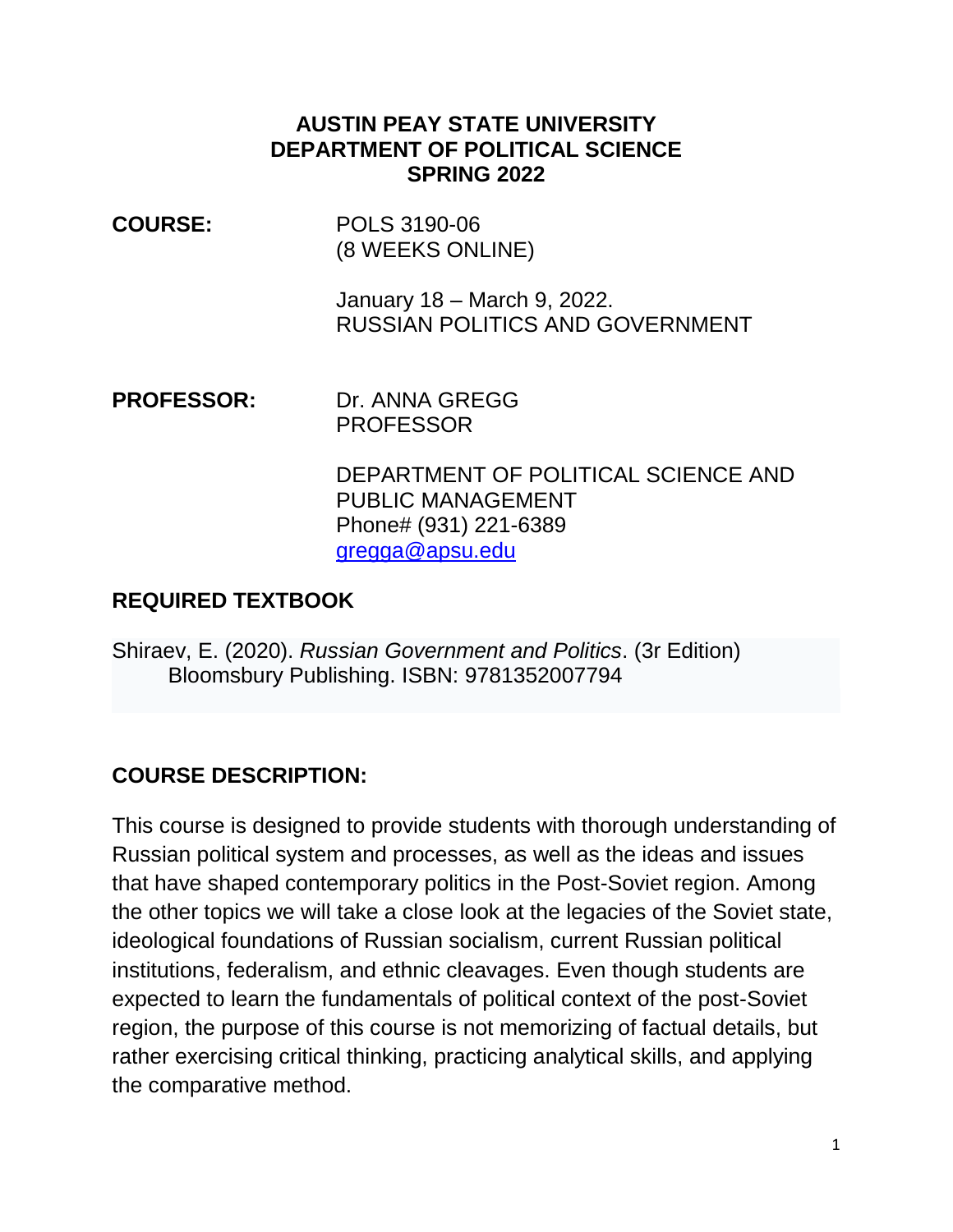## **COURSE OBJECTIVES:**

- 1. To introduce the students to the fundamental theories and concepts developed to explain political institutions and practices in post-Soviet Russia.
- 2. To raise students' awareness about relations between regional and domestic political actors of the post-Soviet region.
- 3. To improve students' understanding of the US-Russian relation and its implications for the global political environment.
- 4. To examine the historical political context of the post-Soviet state building in Russia and the post-Soviet region.
- 5. To analyze political, economic, and social ramifications of the dominant political cultures of Russia and the post-Soviet region using current examples.
- 6. To develop students' appreciation and interest in the discipline as well as a solid foundation for taking other Political Science courses.

# **GENERAL EDUCATION GOALS:**

In addition to the objectives discussed above, the more general goals of this course are to provide students with the tools with which to develop their own potentials and abilities.

- 1. This course will help the development of the students' analytical thinking capabilities by comparing and contrasting conflicting theories of comparative politics.
- 2. The student's literacy and research skills will be enhanced through assigned readings, online discussions and examinations.
- 3. This course should be useful in increasing the students' awareness of the cultures and experiences of persons in multi-cultural societies as the application of different governing styles and priorities exerts a substantial impact upon various cultures of the world.
- **4.** This course will prepare the students for more advanced studies in Political Science.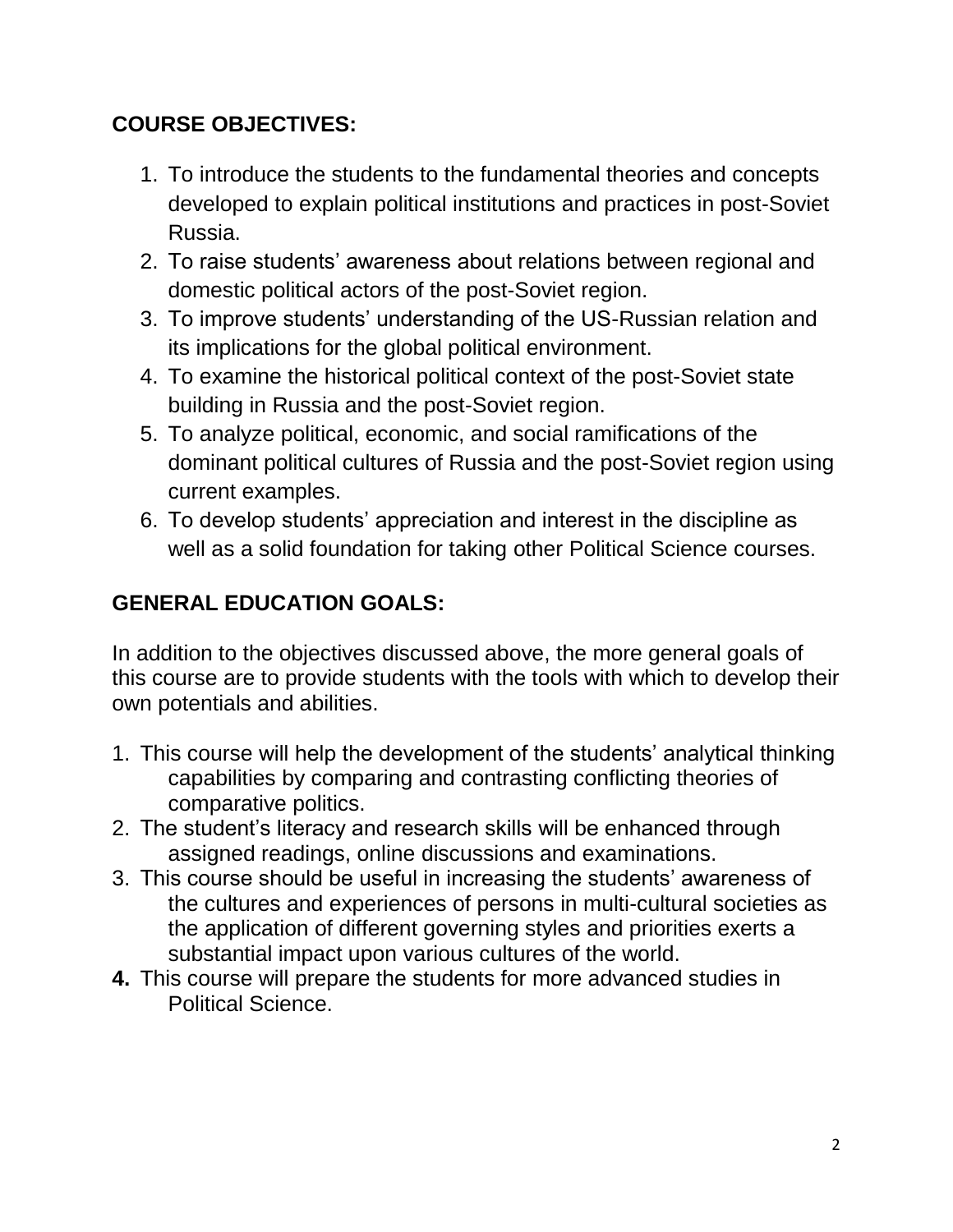# **STUDENT RESPONSIBILITIES:**

It is very important that the students read the assigned materials prior to participating in the online discussions and taking online quizzes. Please keep in mind that your discussion posts are being graded based on your knowledge and understanding of the textbook material, as well as your analytical and critical thinking skills (see Discussion Grading Rubric in Getting Started Module).

## **GRADING / EVALUATION SYSTEM:**

Your grade in this course will include **six online quizzes, six online discussions, and a final examination.** 

A **Bonus Discussion** and **a Bonus Quiz** during the first week may add up to 5% each to your final grade, depending on the amount effort you put into it.

Please be aware that I do not offer any other extra credit assignments in this class.

- 1. SIX ONLINE QUIZZES will check your compliance with weekly reading assignments.
- 2. SIX WEEKLY ONLINE DISCUSSIONS plus the first week's Bonus Discussion (up to 5% towards your final grade).
- 3. FINAL EXAM will include two essays on topics selected from a list, which I will post on D2L one week before the due date.

#### **GRADING SUMMARY:**

| <b>Six Online Quizzes</b><br><b>Six Online Discussions</b> | 30%<br>30%  |
|------------------------------------------------------------|-------------|
|                                                            |             |
|                                                            |             |
| <b>Total</b>                                               | <b>100%</b> |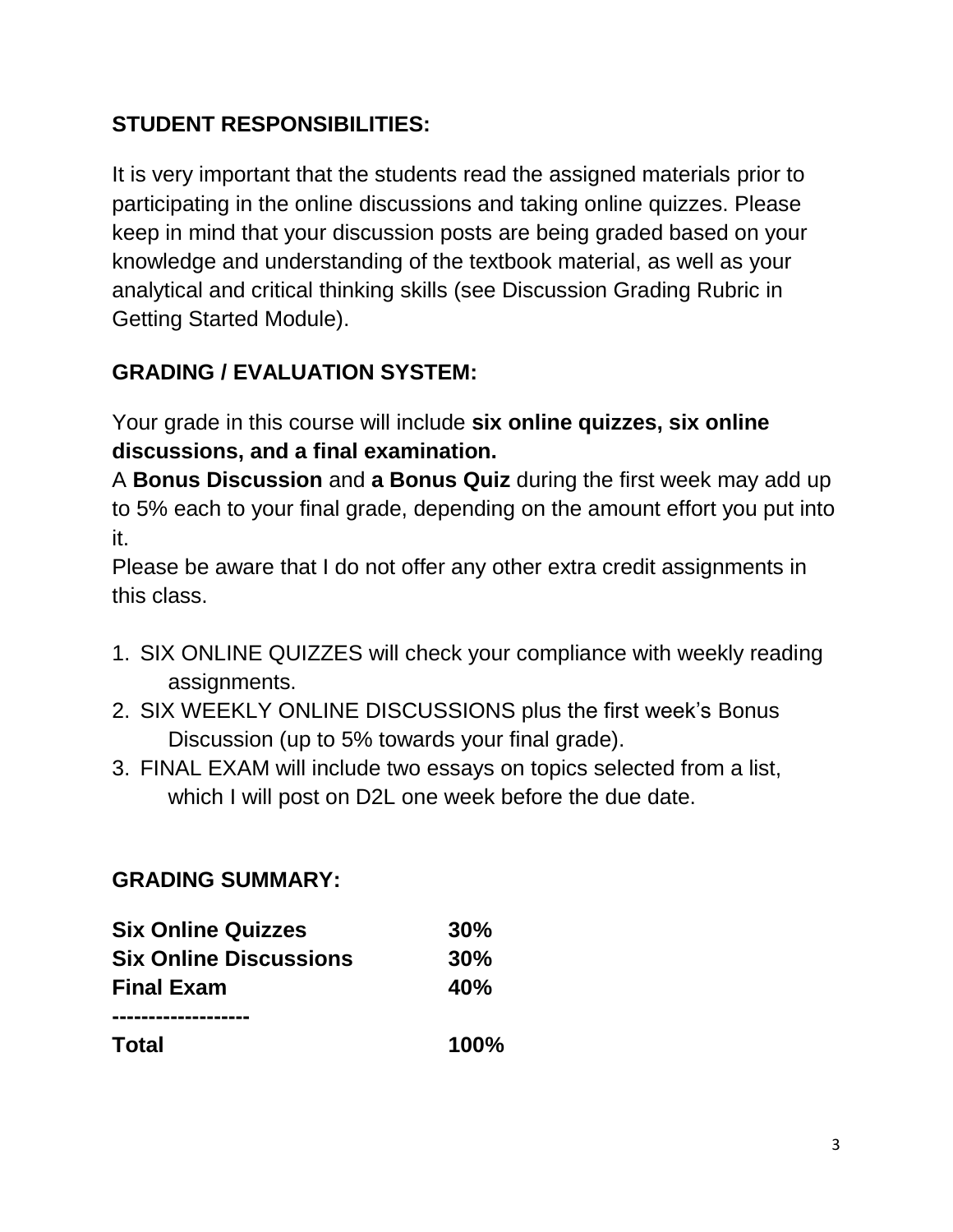#### **DISABILITY POLICY**

Any student who has a disability that may affect his/her academic performance is encouraged to make an appointment with their instructor to discuss this matter, or you may contact Disability Services; telephone 221- 6230; tty 221-6278; fax 221-7102.

# **CAVEAT**

Policies and procedures may change due to extenuating circumstances.

### **COVID-19 Syllabus Supplement – UPDATED January 10, 2022 for Spring '22**

We should all continue to take steps to mitigate the spread of COVID-19. Masks are recommended for all faculty, staff, and students while indoors. To help keep our university community safe, vaccination and boosters are strongly encouraged and readily available, including at APSU's Boyd Health Services. Contact them at (931) 221-7107.

Any student exhibiting symptoms of COVID-19 should seek a test. If any student tests positive for COVID-19, or if an unvaccinated student is exposed to someone who has tested positive, that student is required to fill out the [COVID-19 Self-Reporting Form](https://cm.maxient.com/reportingform.php?AustinPeayStateUniv&layout_id=19) and isolate for five days from the onset of symptoms. If fever-free without medication, and if other symptoms are improving, the student can return to normal activities on Day 6. The student is strongly encouraged to wear a mask through Day 10. To help prevent further spread, students who test positive should notify anyone with whom they were within six feet for more than fifteen minutes. Students missing class should email their instructors when possible. The COVID-19 vaccine, booster, and testing are still free and widely available through Boyd Health Services. Visit the [APSU Coronavirus Dashboard](https://apsu.edu/coronavirus/index.php) webpage for more information.